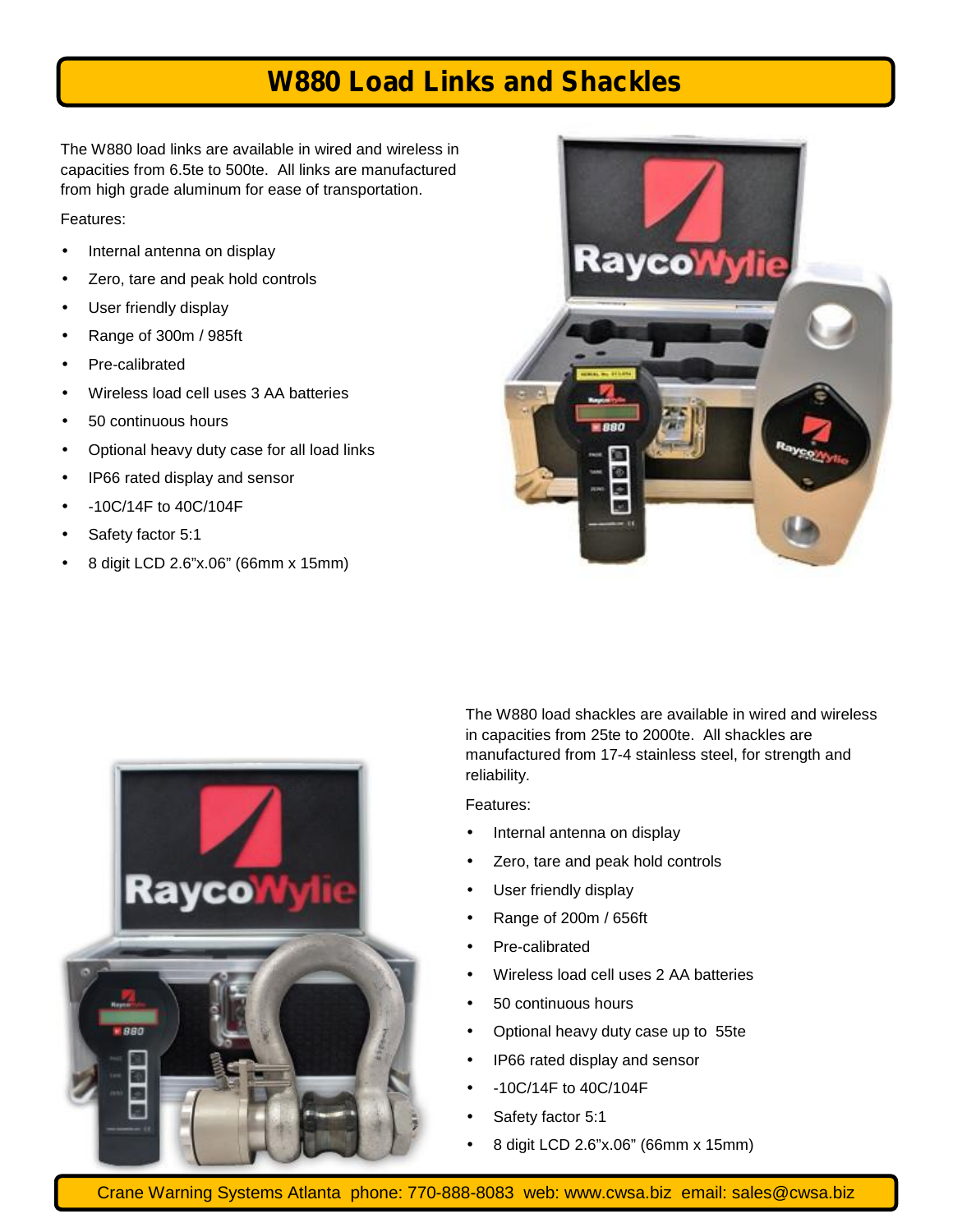### **Aluminum Load Link Wireless 900MHz**





| <b>Part ID</b> | <b>Description</b>                                     |
|----------------|--------------------------------------------------------|
| 65B38LL0065    | LOAD LINK ASSY, 6.5TE, CABLED, W/ DISPLAY & CARRYCASE  |
| 65B38LL0135    | LOAD LINK ASSY, 13.5TE, CABLED, W/ DISPLAY & CARRYCASE |
| 65B38LL0250    | LOAD LINK ASSY, 25TE, CABLED, W/ DISPLAY & CARRYCASE   |
| 65B38LL0350    | LOAD LINK ASSY, 35TE, CABLED, W/ DISPLAY & CARRYCASE   |
| 65B38LL0550    | LOAD LINK ASSY, 55TE, CABLED, W/ DISPLAY & CARRYCASE   |
| 65B38LL0850    | LOAD LINK ASSY, 85TE, CABLED, W/ DISPLAY & CARRYCASE   |
| 65B38LL1000    | LOAD LINK ASSY, 100TE, CABLED, W/ DISPLAY & CARRYCASE  |
| 65B38LL1200    | LOAD LINK ASSY, 120TE, CABLED, W/ DISPLAY & CARRYCASE  |
| 65B38LL1500    | LOAD LINK ASSY, 150TE, CABLED, W/ DISPLAY & CARRYCASE  |
| 65B38LL2000    | LOAD LINK ASSY, 200TE, CABLED, W/ DISPLAY & CARRYCASE  |
| 65B38LL3000    | LOAD LINK ASSY, 300TE, CABLED, W/ DISPLAY & CARRYCASE  |
| 65B38LL4000    | LOAD LINK ASSY, 400TE, CABLED, W/ DISPLAY & CARRYCASE  |
| 65B38LL5000    | LOAD LINK ASSY, 500TE, CABLED, W/ DISPLAY & CARRYCASE  |